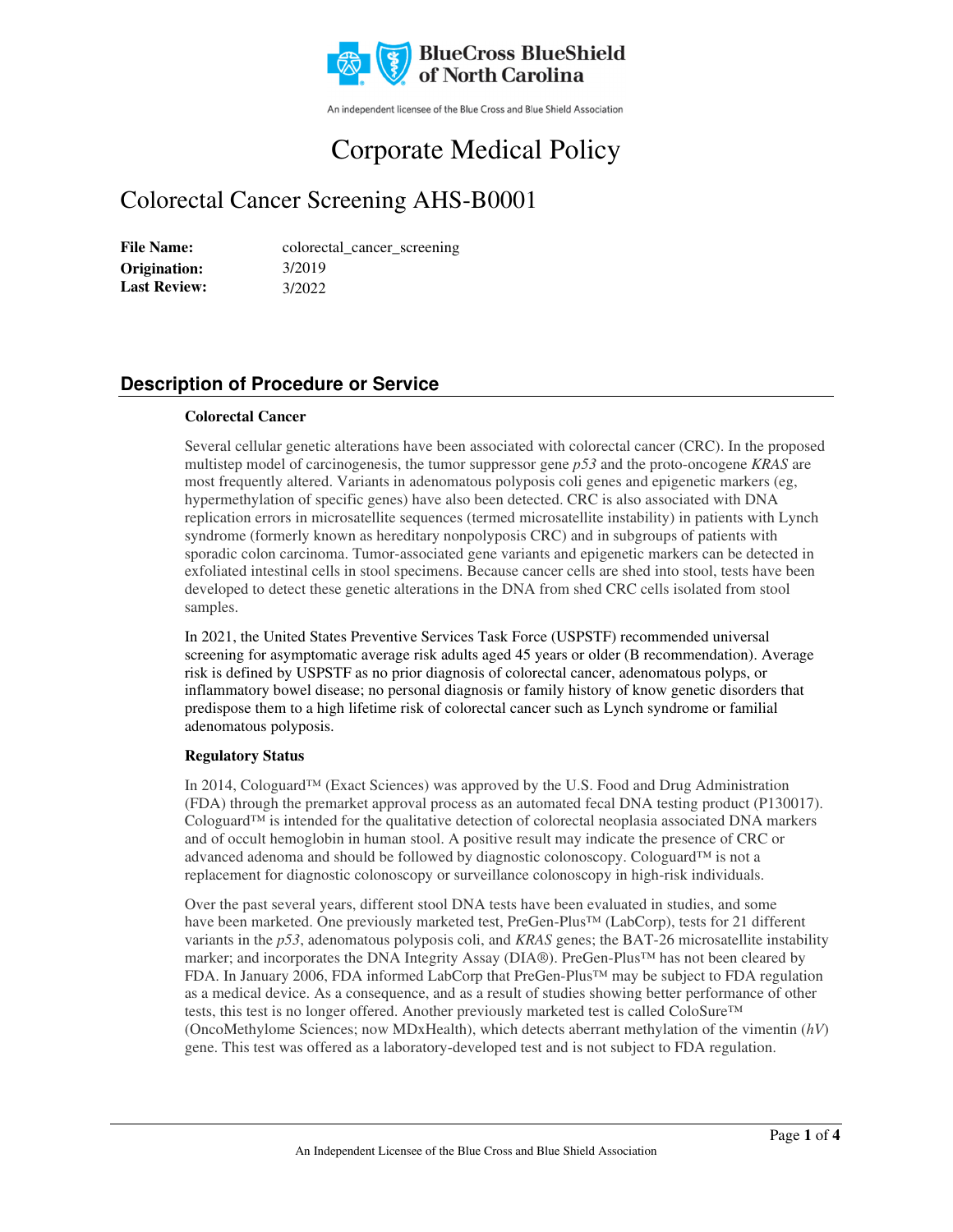### Colorectal Cancer Screening AHS-B0001

*\*\*\*Note: This Medical Policy is complex and technical. For questions concerning the technical language and/or specific clinical indications for its use, please consult your physician.*

#### **Policy**

**BCBSNC will provide coverage for colorectal cancer screening when it is determined the medical criteria or reimbursement guidelines below are met.**

#### **Benefits Application**

This medical policy relates only to the services or supplies described herein. Please refer to the Member's Benefit Booklet for availability of benefits. Member's benefits may vary according to benefit design; therefore member benefit language should be reviewed before applying the terms of this medical policy.

#### **When Colorectal Cancer Screening is covered**

Reimbursement of colorectal cancer screening with DNA analysis of stool samples is allowed every 3 years as a screening technique in patients at average risk of colorectal cancer.

#### **When Colorectal Cancer Screening is not covered**

Reimbursement is not allowed for colorectal cancer screening with DNA analysis of stool samples for all other indications.

Reimbursement is not allowed for screening with DNA analysis of stool samples at an interval of less than 3 years.

#### **Policy Guidelines**

There is a specific CPT code for the Cologuard test:

81528 Oncology (colorectal) screening, quantitative real-time target and signal amplification of 10 DNA markers (KRAS mutations, promoter methylation of *NDRG4* and *BMP3*) and fecal hemoglobin, utilizing stool, algorithm reported as a positive or negative result.

Detection of DNA abnormalities associated with colorectal cancer (CRC) in stool samples has been proposed as a screening test for CRC. This technology is another potential alternative to currently available screening approaches such as fecal occult blood testing, fecal immunochemical testing (FIT), and colonoscopy. The currently available stool DNA test combines FIT and DNA analysis and is referred to as FIT-DNA in this review.

For individuals who are asymptomatic and at average risk of CRC who receive FIT-DNA, the evidence includes a number of small studies comparing FIT-DNA (in early stages of development) with colonoscopy, 2 screening studies comparing the final version of the FIT-DNA (using colonoscopy as the reference standard), and modeling studies. Relevant outcomes are overall survival and diseasespecific survival. The screening studies have reported that FIT-DNA has higher sensitivity and lower specificity than FIT. There are no studies directly assessing health outcomes such as overall survival or disease-specific survival. The test characteristics of FIT-DNA show the potential of the test to be an effective CRC screening test, but there is uncertainty about other aspects of it. The screening interval for the test has not been firmly established nor is there evidence on the adherence of the test at a recommended screening interval. Effective screening for CRC requires a screening program with established screening intervals and appropriate follow-up for positive tests. Clinical utility of FIT-DNA is based on modeling studies. These studies have demonstrated that the diagnostic characteristics of FIT-DNA are consistent with decreases in CRC mortality that are in the range of other accepted modalities. FIT-DNA every 3 years is less effective than most other accepted screening strategies, while FIT-DNA every year is close to the efficacy of colonoscopy every 10 years. The evidence is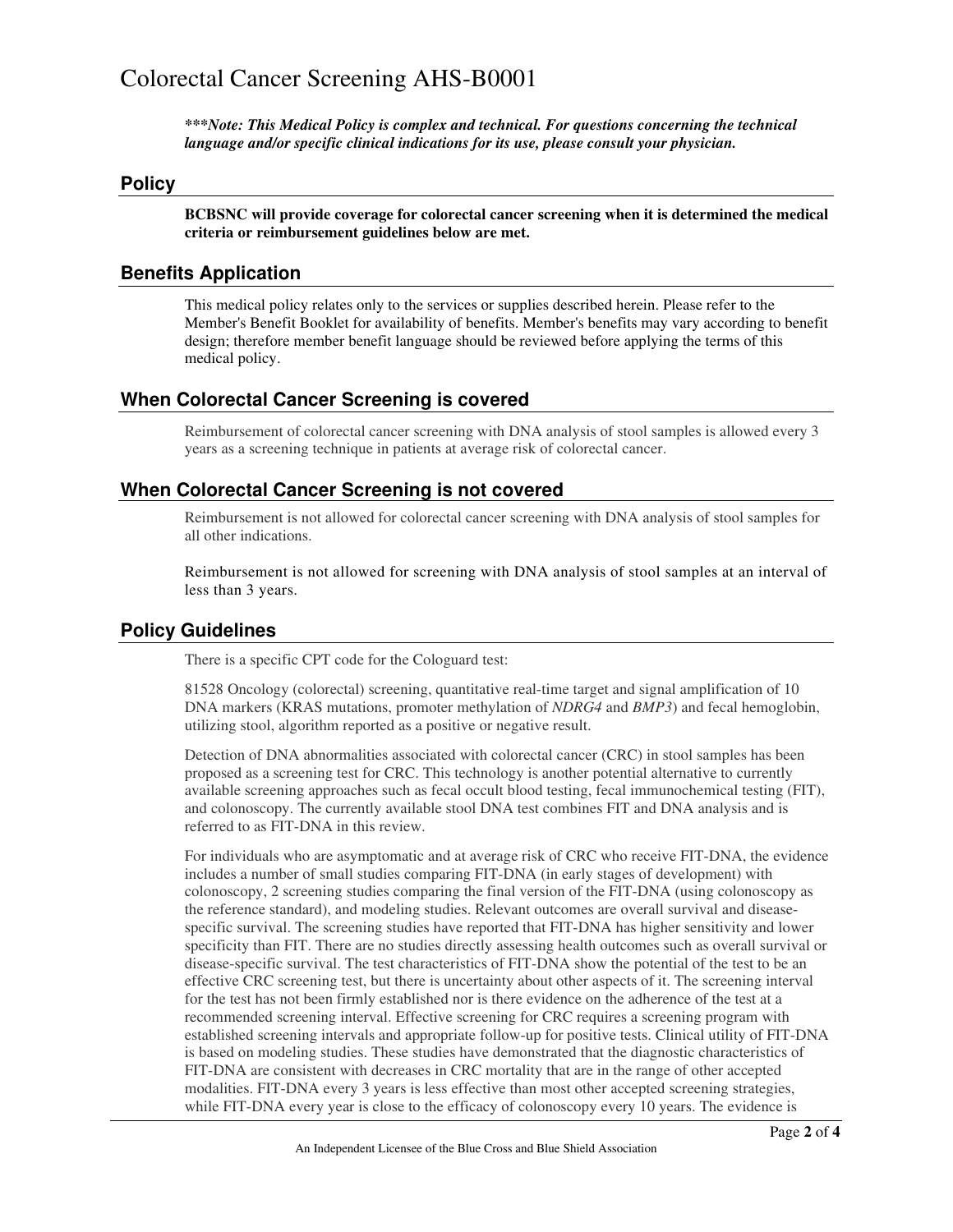### Colorectal Cancer Screening AHS-B0001

sufficient to determine that the technology results in a meaningful improvement in the net health outcome.

#### **Billing/Coding/Physician Documentation Information**

This policy may apply to the following codes. Inclusion of a code in this section does not guarantee that it will be reimbursed. For further information on reimbursement guidelines, please see Administrative Policies on the Blue Cross Blue Shield of North Carolina web site at www.bcbsnc.com. They are listed in the Category Search on the Medical Policy search page.

*Applicable service codes: 81528*

BCBSNC may request medical records for determination of medical necessity. When medical records are requested, letters of support and/or explanation are often useful but are not sufficient documentation unless all specific information needed to make a medical necessity determination is included.

#### **Scientific Background and Reference Sources**

BCBSA Medical Policy Reference Manual [Electronic Version]. 2.04.29, 11/9/17

Specialty Matched Consultant Advisory Panel 8/2018

BCBSA Medical Policy Reference Manual [Electronic Version]. 2.04.29, 11/8/18

BCBSA Medical Policy Reference Manual [Electronic Version]. 2.04.29, 11/8/18

United States Preventive Services Task Force (USPSTF). Colorectal Cancer Screening. 2017. https://www.uspreventiveservicestaskforce.org/Page/Document/UpdateSummaryFinal/colorectalcancer -screening2

Accessed December 11, 2018.

Medical Director review 2/2019

Specialty Matched Consultant Advisory Panel 8/2019

Specialty Matched Consultant Advisory Panel 8/2020

Specialty Matched Consultant Advisory Panel 8/2021

United States Preventive Services Task Force (USPSTF). Colorectal Cancer Screening. 2021. https://www.uspreventiveservicestaskforce.org/uspstf/recommendation/colorectal-cancer-screening

#### **Policy Implementation/Update Information**

- 4/1/19 New policy developed. DNA analysis of stool samples can be considered **medically necessary** as a screening technique for colorectal cancer in patients at average risk of colorectal cancer. Medical Director review 2/2019. Reference added. (lpr)
- 10/29/19 Wording in the Policy, When Covered, and/or Not Covered section(s) changed from Medical Necessity to Reimbursement language, where needed. (gn)